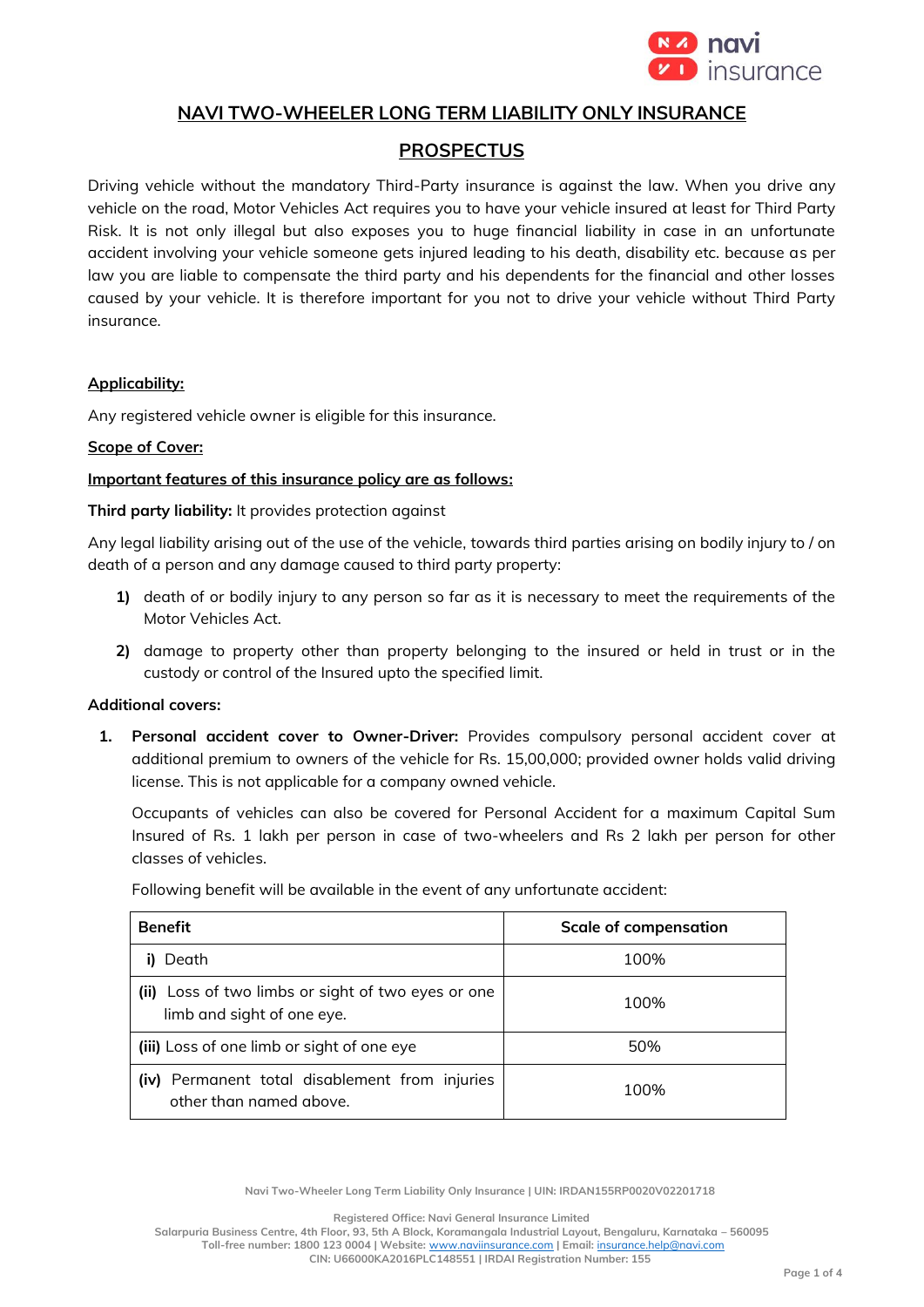

## **2. Additional Legal liabilities:**

You may also opt to protect yourself from following additional legal liabilities at an additional premium

- Wider Legal Liability for Paid driver/conductor/cleaner employed.
- Legal Liability for Employees travelling in/driving the vehicle other than paid driver.
- Legal Liability for Non-fare paying passengers

## **GENERAL EXCEPTIONS**

The Company shall not be liable

- **1.** if the vehicle insured herein is used otherwise than in accordance with the 'Limitations as to Use' provision.
- **2.** If vehicle is driven by any person other than a Driver as stated in the Driver's Clause.
- **3.** in respect of any claim arising out of any contractual liability.
- **4.** in respect of an employee during the course of employment except so far as is necessary to meet the requirements of the Motor Vehicles Act.
- **5.** in respect of death or bodily injury to any person (other than a passenger carried by reason of or in pursuance of a contract of employment) except so far as is necessary to meet the requirements of the Motor Vehicles Act.
- **6.** War, Invasion, the Act of foreign enemies, hostilities or warlike operations (whether before or after declaration of war), Civil War, Mutiny, Rebellion Military or usurped power, nuclear weapons material.

# *(Note: the above is a partial listing of the policy exclusions. Please refer to the policy document for the full listing)*

## **Cancellation:**

It is not permissible to cancel the policy except in case of total loss. In case of cancellation of policy under total loss, premium for full unexpired year will be refunded.

## **Premium**

Third Party Premium is currently regulated by IRDAI. IRDAI reviews the premium annually and publishes the premium rate to be charged for various classes of vehicles. We will charge premium as published by IRDAI.

## **Claims Procedure**

We all take precautions to avert accidents however in the event of any unfortunate accident be rest assured of complete assistance from us.

It is very convenient to get in touch with us by calling our Toll-Free Helpline on **18001230004**. Alternatively, one can reach us by using Mobile Application OR Customer Portal at our Website [www.naviinsurance.com](http://www.naviinsurance.com/) OR by sending an e-mail at [insurance.help@navi.com](mailto:insurance.help@navi.com) .

Intimation of claim to us, immediately on occurrence, will ensure prompt and effective assistance.

**Navi Two-Wheeler Long Term Liability Only Insurance | UIN: IRDAN155RP0020V02201718**

**Registered Office: Navi General Insurance Limited**

**Salarpuria Business Centre, 4th Floor, 93, 5th A Block, Koramangala Industrial Layout, Bengaluru, Karnataka – 560095**

**Toll-free number: 1800 123 0004 | Website:** [www.naviinsurance.com](http://www.naviinsurance.com/) **| Email:** [insurance.help@navi.com](mailto:insurance.help@navi.com)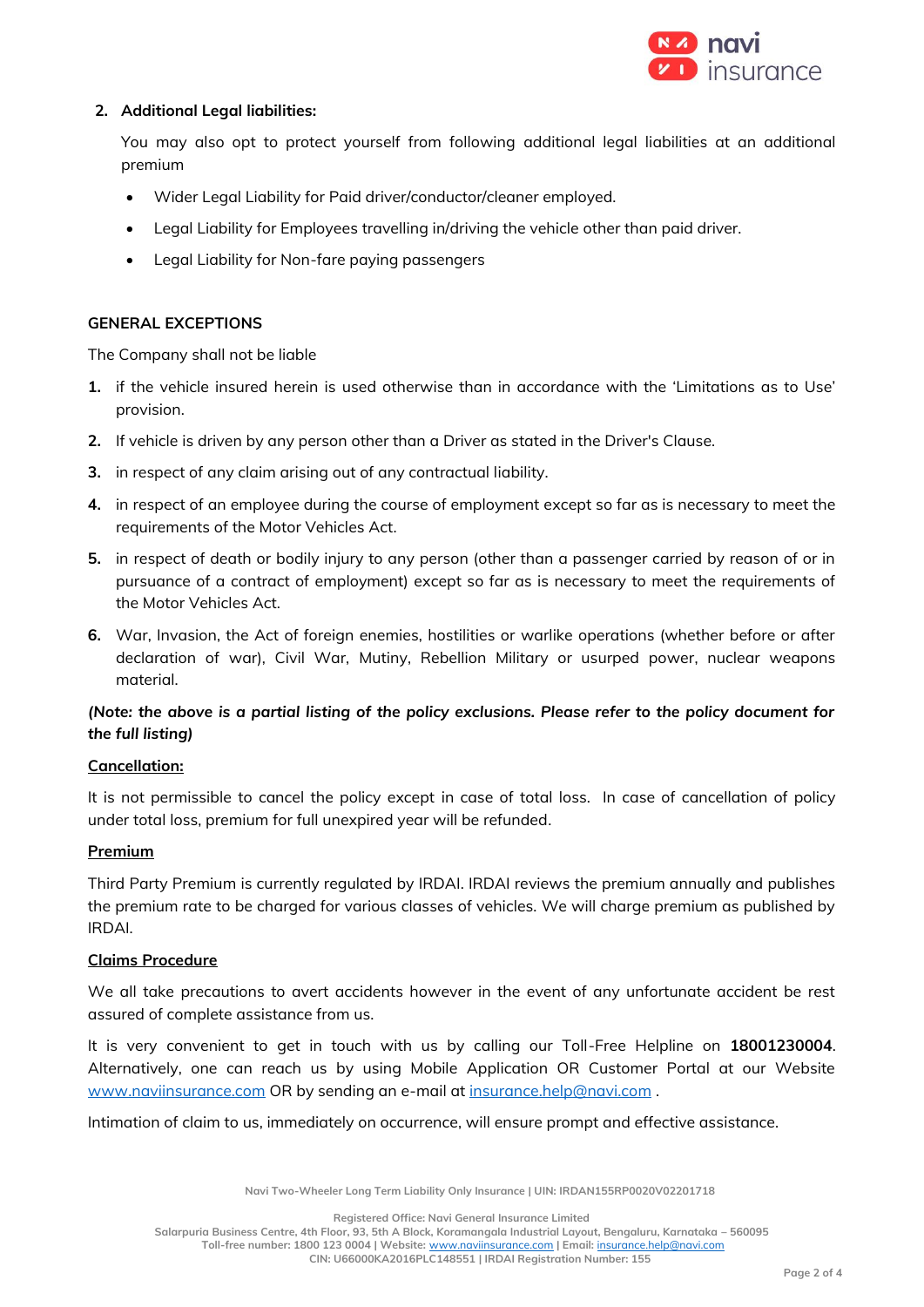

### **Claim Notification & Registration:**

Notify or submit a claim by following way;

- By calling Toll Free 18001230004 OR
- By sending an E Mail to [insurance.help@navi.com](mailto:insurance.help@navi.com) OR
- For Senior Citizens, we have a special cell and Our Senior Citizen customers can email us at [seniorcare@navi.com](mailto:seniorcare@navi.com) for priority resolution
- Through Customer Portal on website [www.naviinsurance.com](http://www.naviinsurance.com/) OR
- Directly walk into branch

While notifying the claim, following information should be provided:

- Name of insured
- Insured contact numbers
- Policy number
- Date and time of loss
- Location of loss
- Nature and approximate extent of loss
- Place and contact details of the person at the loss location.

We will require following documents to process your claim. You may provide the same to enable us to promptly settle your claim.

#### **Documentation for Liability claims**

- Policy Copy
- Copy of Registration Book
- Copy of Motor Driving License of the person driving the vehicle at the time of accident
- Police Panchanama /FIR

## **Documents for Personal Accident Claims**

- Policy copy
- Certificate of from government hospital doctor confirming the nature and degree of disability
- Discharge summary of the treating hospital clearly indicating the Hospital Registration No.
- Diagnostic reports
- FIR / Panchanama– (if Notified to Police) Attested or Original
- Final Police Report- (if applicable)
- Death Certificate\*
- Post Mortem report\*
- Legal Heir certificate /nominee certificate\*

## **(Marked with \* are required only in death claims)**

**Navi Two-Wheeler Long Term Liability Only Insurance | UIN: IRDAN155RP0020V02201718**

**Registered Office: Navi General Insurance Limited**

**Salarpuria Business Centre, 4th Floor, 93, 5th A Block, Koramangala Industrial Layout, Bengaluru, Karnataka – 560095 Toll-free number: 1800 123 0004 | Website:** [www.naviinsurance.com](http://www.naviinsurance.com/) **| Email:** [insurance.help@navi.com](mailto:insurance.help@navi.com)

**CIN: U66000KA2016PLC148551 | IRDAI Registration Number: 155**